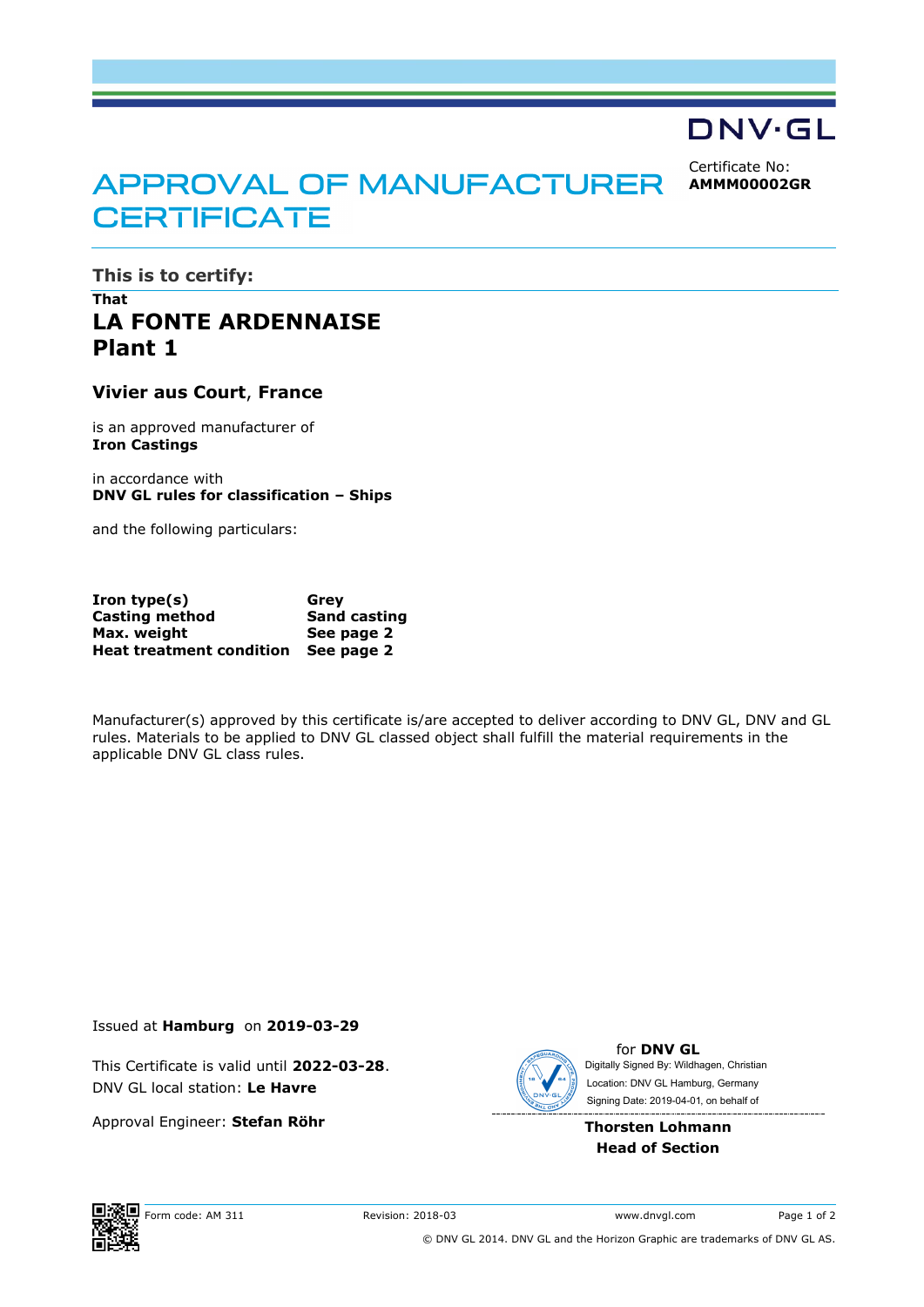Job Id: **263.11-004389-3**  Certificate No: **AMMM00002GR**

### **Particulars of the approval**

#### **Cast iron**

| <b>Iron</b><br>type | Grade $3)$ | <b>Casting</b><br>method <sup>1)</sup> | Max. weight<br>[kg] | <b>Heat treatment</b><br>condition <sup>2)</sup> |
|---------------------|------------|----------------------------------------|---------------------|--------------------------------------------------|
| Grey                | 200        | SC                                     | 40                  | AC                                               |
|                     | 250        |                                        |                     | AC                                               |
|                     | 300        |                                        |                     | AC                                               |
|                     | 350        |                                        |                     | AC                                               |

Remarks:

- <sup>1)</sup> SC: Sand casting (DISAMATIC vertical moulding lines)
- 2) AC: As cast
- 3) Incl. equivalent grades in acc. to other standards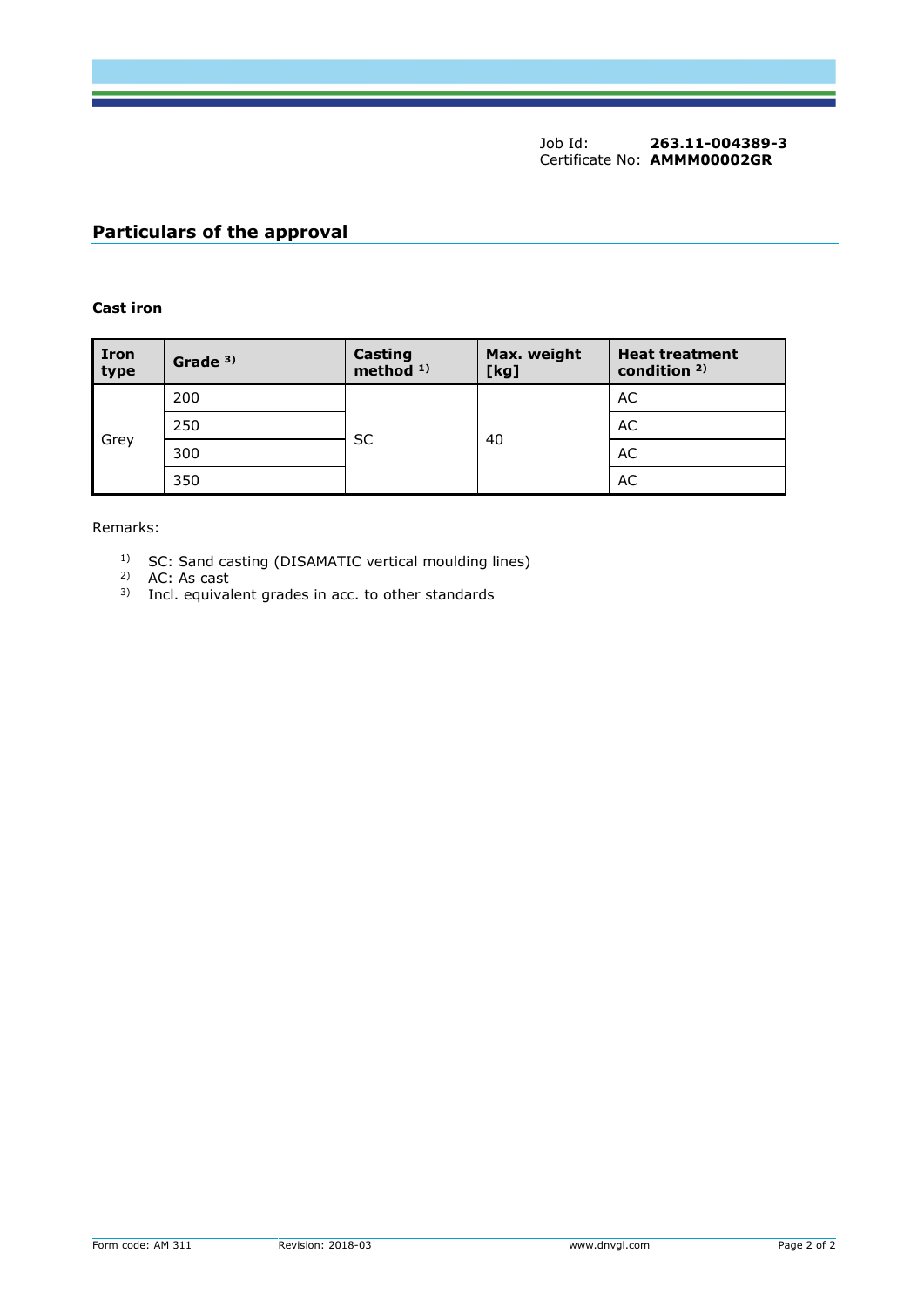## DNV·GL

Certificate No: **AMMM00002GN**

# APPROVAL OF MANUFACTURER **CERTIFICATE**

**This is to certify:** 

## **That LA FONTE ARDENNAISE Plant Haybes Vivier au Court**, **France**

is an approved manufacturer of **Iron Castings**

in accordance with **DNV GL rules for classification – Ships**

and the following particulars:

**Iron type Nodular cast iron Casting method Sand casting Max. weight Heat treatment conditions** 

**See page 2 See page 2** 

Manufacturer(s) approved by this certificate is/are accepted to deliver according to DNV GL, DNV and GL rules. Materials to be applied to DNV GL classed object shall fulfill the material requirements in the applicable DNV GL class rules.

Issued at **Hamburg** on **2019-03-29**

This Certificate is valid until **2022-03-28**. DNV GL local station: **Le Havre**

Approval Engineer: **Stefan Röhr**



for **DNV GL** Signing Date: 2019-04-01 , on behalf ofDigitally Signed By: Wildhagen, Christian Location: DNV GL Hamburg, Germany

**Thorsten Lohmann Head of Section**



Form code: AM 311 Revision: 2018-03 www.dnvgl.com Page 1 of 2 © DNV GL 2014. DNV GL and the Horizon Graphic are trademarks of DNV GL AS.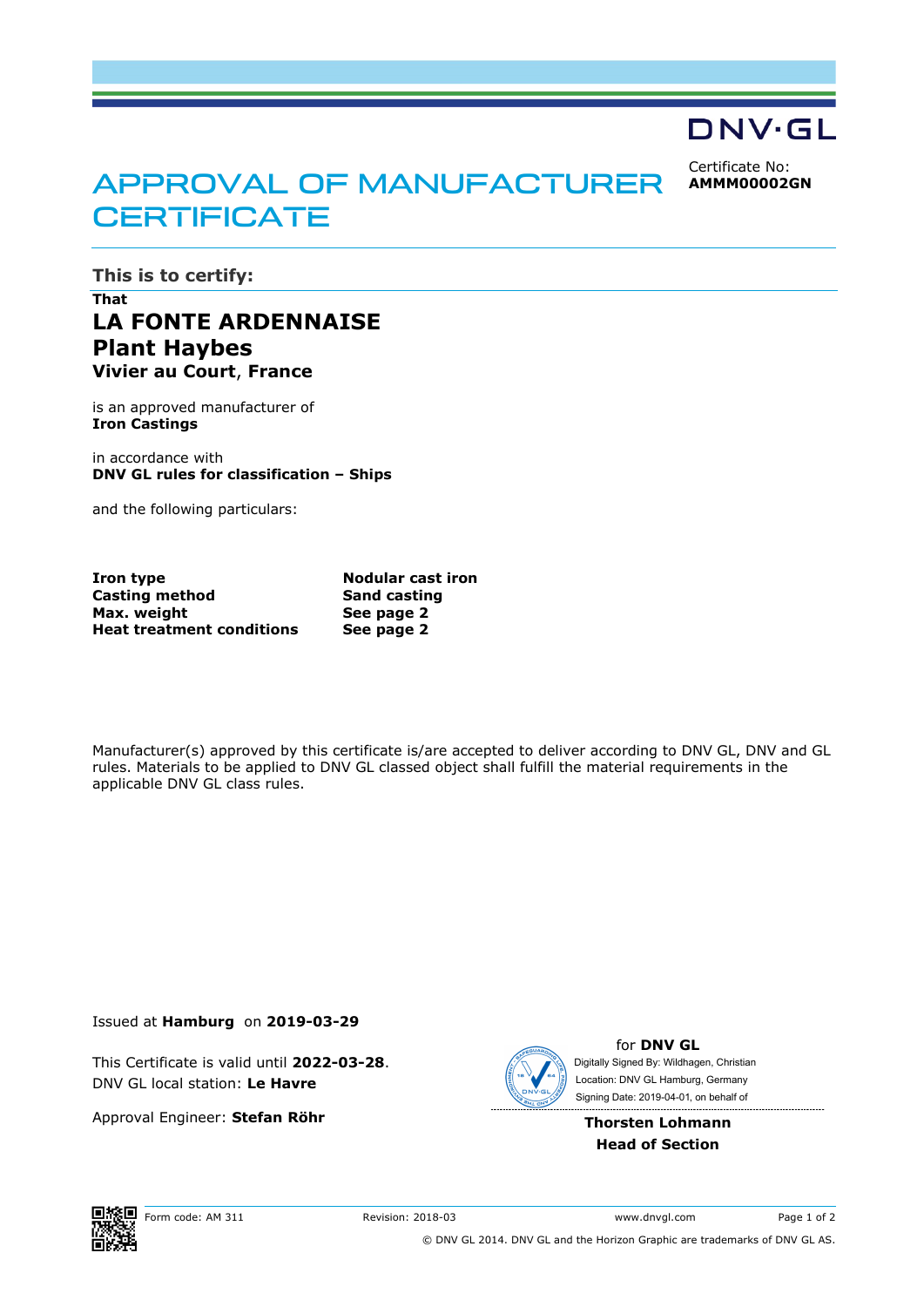Job Id: **263.11-004387-4** Certificate No: **AMMM00002GN**

### **Particulars of the approval**

#### **Cast iron**

| <b>Iron</b><br>type | Grade <sup>3)</sup> | Casting<br>method $1$ ) | Max. weight<br>[kg] | <b>Heat treatment</b><br>condition <sup>2)</sup> |
|---------------------|---------------------|-------------------------|---------------------|--------------------------------------------------|
| Nodular             | VL NCI-1            | <b>SC</b>               | 20                  | AC, F                                            |
|                     | VL NCI-2            |                         |                     | AC, F                                            |
|                     | <b>VL NCI 370</b>   |                         |                     | AC                                               |
|                     | <b>VL NCI 400</b>   |                         |                     | AC                                               |
|                     | <b>VL NCI 500</b>   |                         |                     | AC                                               |
|                     | <b>VL NCI 600</b>   |                         |                     | AC                                               |
|                     | <b>VL NCI 700</b>   |                         |                     | AC                                               |
|                     | <b>VL NCI 800</b>   |                         |                     | AC                                               |

#### Remarks:

- <sup>1)</sup> SC: Sand casting (DISAMATIC vertical moulding lines)
- <sup>2)</sup> AC: As cast; F: Ferritizing
- $3)$  Incl. equivalent grades in acc. to other standards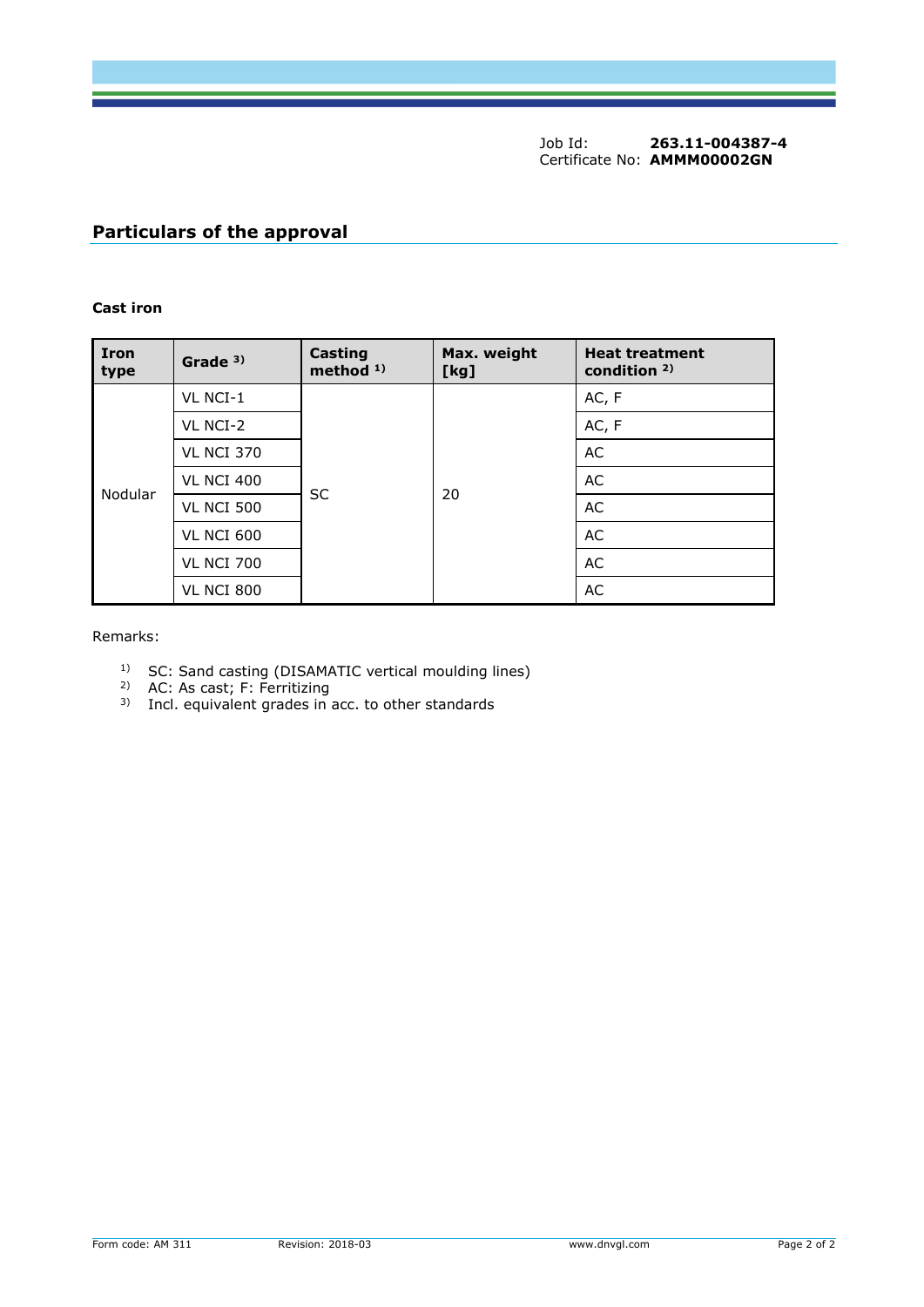## DNV·GL

Certificate No: **AMMM00002GS**

# APPROVAL OF MANUFACTURER **CERTIFICATE**

**This is to certify:** 

## **That LA FONTE ARDENNAISE Plant Vivier au Court Vivier au Court**, **France**

is an approved manufacturer of **Iron Castings**

in accordance with **DNV GL rules for classification – Ships**

and the following particulars:

**Casting method Sand casting Max. weight Heat treatment conditions** 

**Iron type Nodular cast iron Grey cast iron See page 2 See page 2** 

Manufacturer(s) approved by this certificate is/are accepted to deliver according to DNV GL, DNV and GL rules. Materials to be applied to DNV GL classed object shall fulfill the material requirements in the applicable DNV GL class rules.

Issued at **Hamburg** on **2019-03-29**

This Certificate is valid until **2022-03-28**. DNV GL local station: **Le Havre**

Approval Engineer: **Stefan Röhr**



for **DNV GL** Signing Date: 2019-05-06 , on behalf ofDigitally Signed By: Wildhagen, Christian Location: DNV GL Hamburg, Germany

**Thorsten Lohmann Head of Section**



Form code: AM 311 Revision: 2018-03 www.dnvgl.com Page 1 of 2 © DNV GL 2014. DNV GL and the Horizon Graphic are trademarks of DNV GL AS.